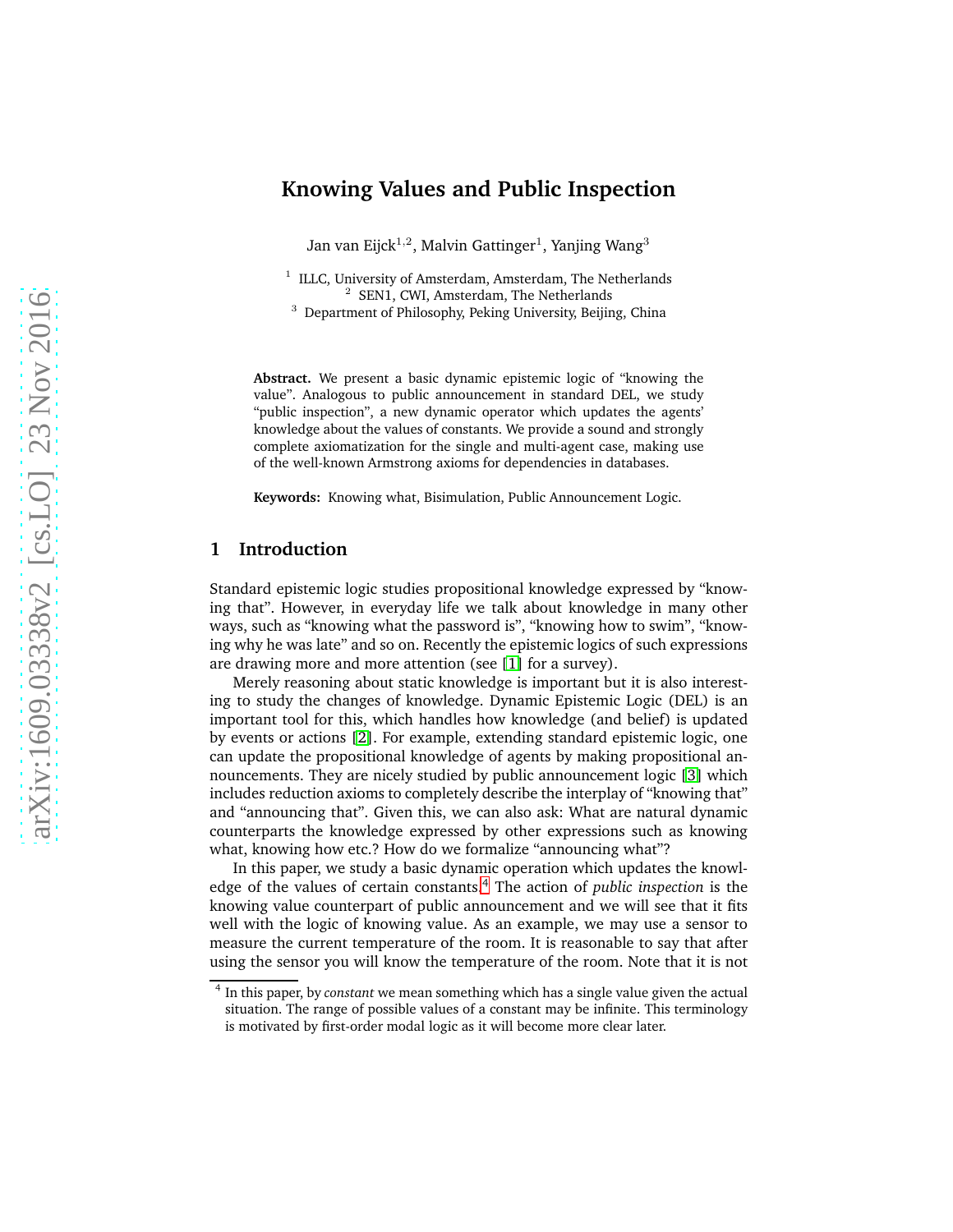reasonable to encode this by standard public announcement since it may result in a possibly infinite formula:  $[t = 27.1 \text{ °C}]K(t = 27.1 \text{ °C}) \wedge [t = 27.2 \text{ °C}]K(t = 27.2 \text{ °C})$  $27.2^{\circ}$ C)  $\wedge \ldots$ , and the inspection action itself may require an infinite action model in the standard DEL framework of [\[4\]](#page-13-3) with a separate event for each possible value. Hence public inspection can be viewed as a public announcement of the actual value, but new techniques are required to express it formally. In our simple framework we define knowing and inspecting values as primitive operators, leaving the actual values out of our logical language.

The notions of knowing and inspecting values have a natural connection with dependencies in databases. This will also play a crucial role in the later technical development of the paper. In particular, our completeness proofs employ the famous set of axioms from [\[5\]](#page-13-4). For now, consider the following example.

*Example 1.* Suppose a university course was evaluated using anonymous questionnaires which besides an assessment for the teacher also asked the students for their main subject. See Table [1](#page-1-0) for the results. Now suppose a student tells you, the teacher, that his major is Computer Science. Then clearly you know how that student assessed the course, since there is some dependency between the two columns. More precisely, in the cases of students 3 and 4, telling you the value of "Subject" effectively also tells you the value of "Assessment". In practice, a better questionnaire would only ask for combinations of questions that do not allow the identification of students.

<span id="page-1-0"></span>

|                                    | Student Subject      | Assessment |
|------------------------------------|----------------------|------------|
| 1                                  | Mathematics          | good       |
| 2.                                 | Mathematics          | very good  |
| 3                                  | Logic                | good       |
|                                    | Computer Science bad |            |
| <b>Table 1. Evaluation Results</b> |                      |            |

Other examples abound: The author of [\[6\]](#page-13-5) gives an account of how easily socalled 'de-identified data' produced from medical records could be 're-identified', by matching patient names to publicly available health data.

These examples illustrate that reasoning about knowledge of values in isolation, i.e. separated from knowledge *that*, is both possible and informative. It is such knowledge and its dynamics that we will study here.

# **2 Existing Work**

Our work relates to a collection of papers on epistemic logics with other operators than the standard "knowing that"  $K\varphi$ . In particular we are interested in the *Kv* operator expressing that an agent knows a value of a variable or constant. This operator is already mentioned in the seminal work [\[3\]](#page-13-2) which introduced public announcement logic (PAL). However, a complete axiomatization of PAL together with *Kv* was only given in [\[7,](#page-13-6)[8\]](#page-13-7) using the relativized operator  $Kv(\varphi, c)$ for the single and multi-agent cases. Moreover, it has been shown in [\[9\]](#page-13-8) that by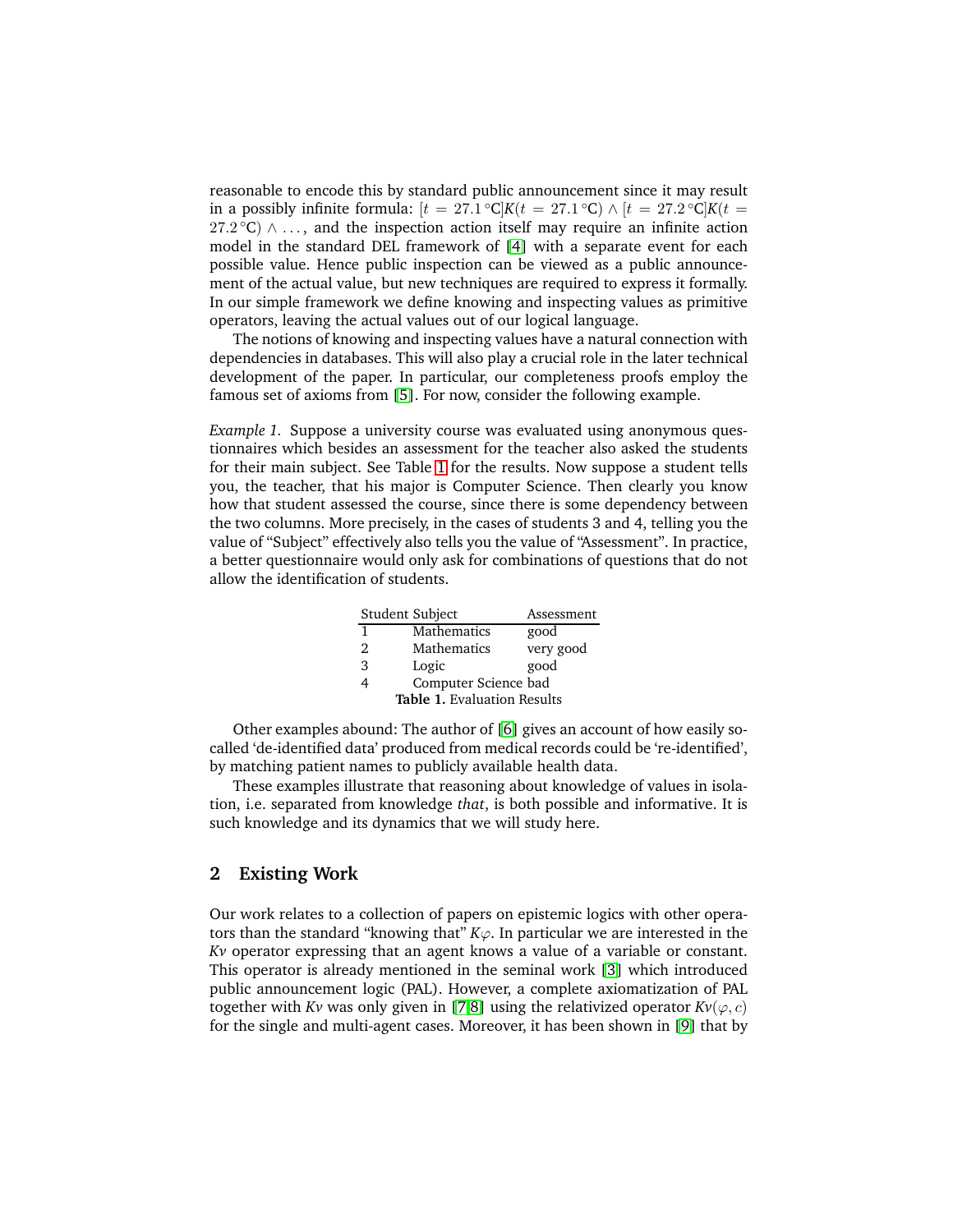treating the negation of *Kv* as a primitive diamond-like operator, the logic can be seen as a normal modal logic in disguise with binary modalities.

Inspired by a talk partly based on an earlier version of this paper, Baltag proposed the very expressive Logic of Epistemic Dependency (LED) [\[10\]](#page-13-9), where knowing that, knowing value, announcing that, announcing value can all be encoded in a general language which also includes equalities like  $c = 4$  to facilitate the axiomatization.

In this paper we go in the other direction: Instead of extending the standard PAL framework with  $Kv$ , we study it in isolation together with its dynamic counterpart  $[c]$  for public inspection. In general, the motto of our work here is to see how far one can get in formalizing knowledge and inspection of values without going all the way to or even beyond PAL. In particular we do not include values in the syntax and we do not have any nested epistemic modalities.

As one would expect, our simple language is accompanied by simpler models and also the proofs are less complicated than existing methods. Still we consider our Public Inspection Logic (PIL) more than a toy logic. Our completeness proof includes a novel construction which we call "canonical dependency graph" (Definition [6\)](#page-7-0). We also establish the precise connection between our axioms and the Armstrong axioms widely used in database theory [\[5\]](#page-13-4).

Table [2](#page-2-0) shows how PIL fits into the family of existing languages. Note that [\[10\]](#page-13-9) is the most expressive language in which all operators are encoded using  $K_i^{t_1,...,t_n}$ t which expresses that given the current values of  $t_1$  to  $t_n$ , agent  $i$  knows the value of  $t$ . Moreover, to obtain a complete proof system for LED one also needs to include equality and rigid constants in the language. It is thus an open question to find axiomatizations for a language between PIL and LED without equality.

|              |                     |            |       | Table 2. Comparison of Languages                                                      |              |                     |                   |
|--------------|---------------------|------------|-------|---------------------------------------------------------------------------------------|--------------|---------------------|-------------------|
| LED          |                     |            |       | $K\varphi$ $K\nu(c)$ $K\nu(\varphi, c)$ $ c \varphi$ $ !\varphi \varphi$ $c = c$ [10] |              |                     |                   |
| $PIL + K$    |                     | $K\varphi$ | Kv(c) |                                                                                       | $[c]\varphi$ |                     | future work       |
| PIL          |                     |            | Kv(c) |                                                                                       | $ c \varphi$ |                     | this paper        |
| $PAL + Kv^r$ | $\boldsymbol{v}$    | $K\varphi$ |       | $Kv(c)$ $Kv(\varphi, c)$                                                              |              | $[!\varphi]\varphi$ | [7,8,9]           |
| $PAL + Kv$   | $\boldsymbol{\eta}$ | $K\varphi$ | Kv(c) |                                                                                       |              | $[!\varphi]\varphi$ | $\lceil 3 \rceil$ |
| PAL          |                     | $K\varphi$ |       |                                                                                       |              | $[!\varphi]\varphi$ | $\lceil 3 \rceil$ |

<span id="page-2-0"></span>**Table 2.** Comparison of Languages

All languages include the standard boolean operators  $\top$ ,  $\neg$  and  $\wedge$  which we do not list in Table [2.](#page-2-0)

We also discuss other related works not in this line at the end of the paper.

# **3 Single-Agent PIL**

We first consider a simple single-agent language to talk about knowing and inspecting values. Throughout the paper we assume a fixed set of constants C.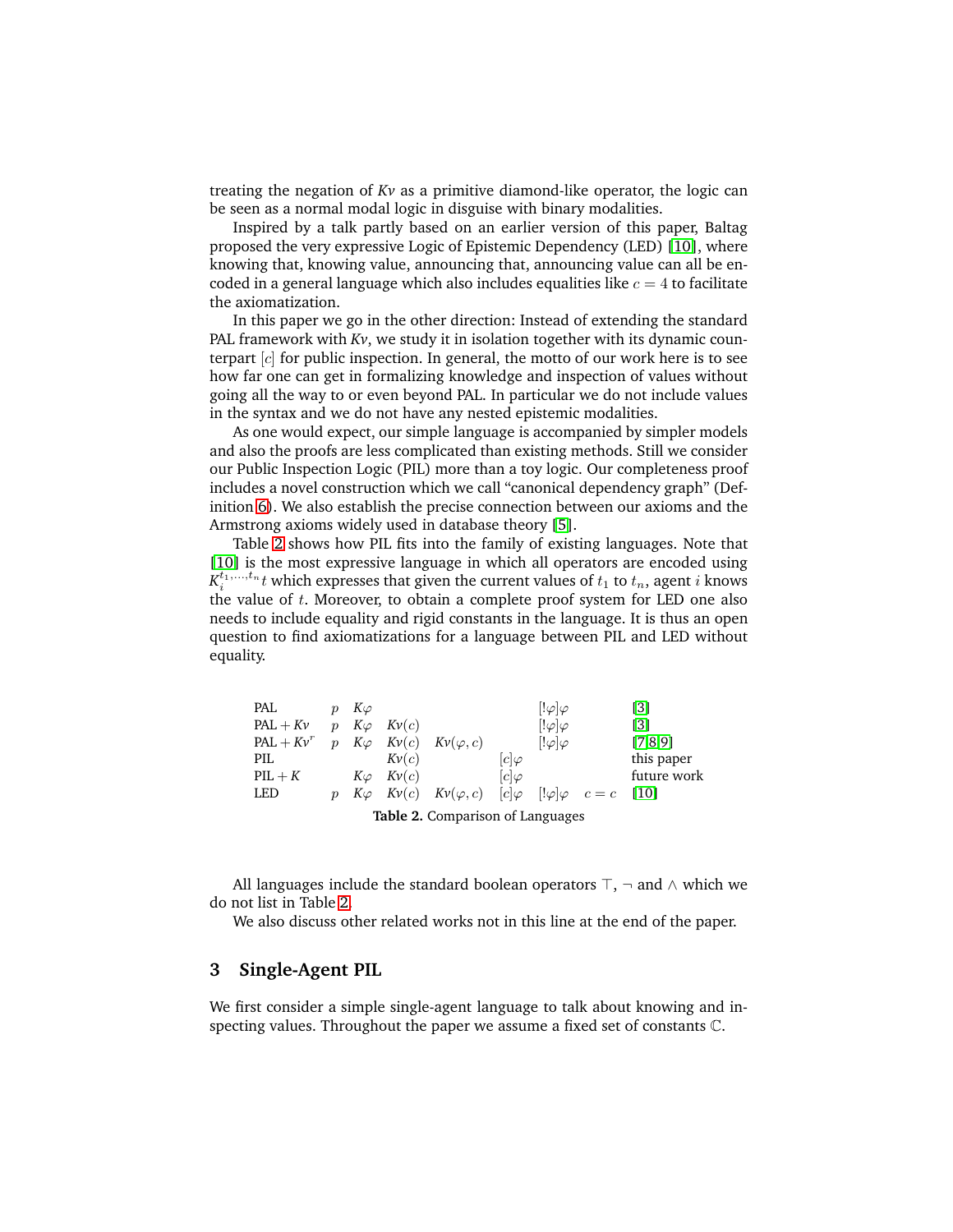**Definition 1 (Syntax).** Let c range over  $\mathbb{C}$ . The language  $\mathcal{L}_1$  is given by:

$$
\varphi ::= \top | \neg \varphi | \varphi \land \varphi | Kv(c) | [c] \varphi
$$

Besides standard interpretations of the boolean connectives, the intended meanings are as follows:  $Kv(c)$  reads "the agent knows the value of  $c$ " and the formula  $[c]\varphi$  is meant to say "after revealing the actual value of  $c, \varphi$  is the case". We also use the standard abbreviations  $\varphi \lor \psi := \neg(\neg \varphi \land \neg \psi)$  and  $\varphi \to \psi :=$  $\neg \varphi \vee \psi$ .

**Definition 2 (Models and Semantics).** *A model for*  $\mathcal{L}_1$  *is a tuple*  $\mathcal{M} = \langle S, \mathcal{D}, V \rangle$ *where* S *is a non-empty set of worlds (also called states),* D *is a non-empty domain and V is a valuation*  $V : (S \times \mathbb{C}) \rightarrow \mathcal{D}$ . To denote  $V(s,c) = V(t,c)$ , i.e. that c *has the same value at s and t according to V, we write*  $s =_c t$ *. If this holds for all*  $c \in C \subseteq \mathbb{C}$  *we write*  $s =_{C} t$ *. The semantics are as follows:* 

| $\mathcal{M},s \vDash \top$                                                          | always                                                                                                                              |
|--------------------------------------------------------------------------------------|-------------------------------------------------------------------------------------------------------------------------------------|
| $\mathcal{M}, s \models \neg \varphi \Leftrightarrow \mathcal{M}, s \nvDash \varphi$ |                                                                                                                                     |
|                                                                                      | $\mathcal{M}, s \models \varphi \land \psi \Leftrightarrow \mathcal{M}, s \models \varphi \text{ and } \mathcal{M}, s \models \psi$ |
|                                                                                      | $\mathcal{M}, s \models Kv(c) \Leftrightarrow$ for all $t \in S : s =_c t$                                                          |
|                                                                                      | $\mathcal{M}, s \models [c] \varphi \Leftrightarrow \mathcal{M} _{c}^{s}, s \models \varphi$                                        |

where  $\mathcal{M}|_{c}^{s}$  is  $\langle S',\mathcal{D},V|_{S'\times \mathbb{C}}\rangle$  with  $S'=\{t\in S\mid s=_{c}t\}.$  If for a set of formulas  $I$ *and a formula*  $\varphi$  *we have that whenever a model M and a state s satisfy*  $M, s \models \Gamma$ *then they also satisfy*  $M, s \models \varphi$ , then we say that  $\varphi$  follows semantically from  $\Gamma$ *and write*  $\Gamma \models \varphi$ *. If this hold for*  $\Gamma = \varnothing$  *we say that*  $\varphi$  *is semantically valid and write*  $\models \varphi$ *.* 

Note that the actual state s plays an important role in the last clause of our semantics: Public inspection of c at s reveals the *local actual* value of c to the agent. The model is restricted to those worlds which agree on  $c$  with  $s$ . This is different from PAL and other DEL variants based on action models, where updates are usually defined on models directly and not on pointed models.

We employ the usual abbreviation  $\langle c \rangle \varphi$  as  $\neg [c] \neg \varphi$ . Note however, that public inspection of  $c$  can always take place and is deterministic. Hence the determinacy axiom  $\langle c \rangle \varphi \leftrightarrow [c] \varphi$  is semantically valid and we include it in the following system.

**Definition 3.** The proof system  $\mathbb{SPIL}_1$  for PIL in the language  $\mathcal{L}_1$  consists of the fol*lowing axiom schemata and rules. If a formula*  $\varphi$  *is provable from a set of premises Γ* we write  $\Gamma \vdash \varphi$ *. If this holds for*  $\Gamma = \varnothing$  we also write  $\vdash \varphi$ *.*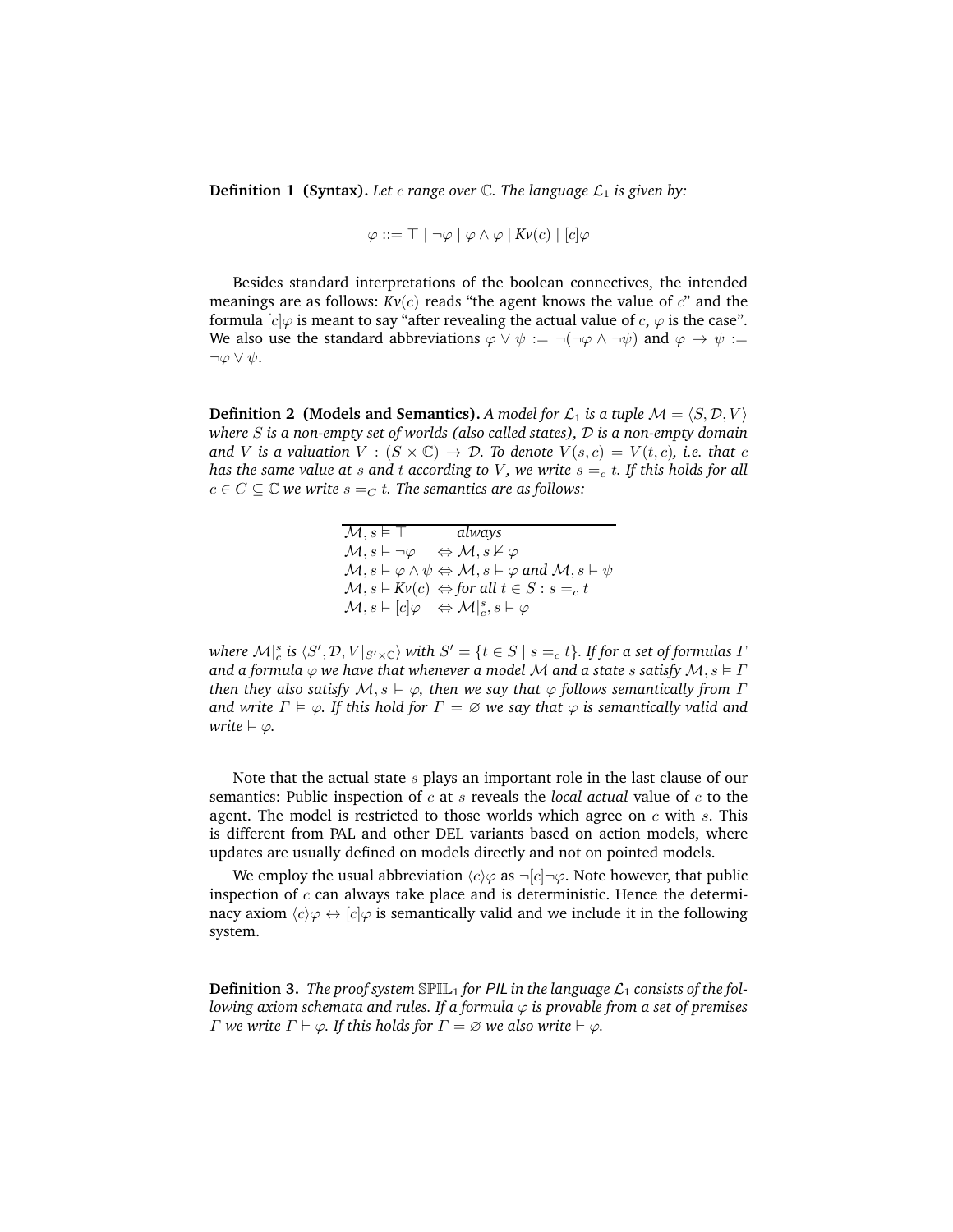| Axiom Schemata |                                                         | Rules      |                              |
|----------------|---------------------------------------------------------|------------|------------------------------|
|                | TAUT all instances of propositional tautologies         | MP         | $\varphi, \varphi \to \psi$  |
| <b>DIST</b>    | $[c](\varphi \to \psi) \to ([c]\varphi \to [c]\psi)$    |            | $\frac{1}{2}$                |
| <b>LEARN</b>   | [c]Kv(c)                                                |            |                              |
| NF             | $Kv(c) \rightarrow [d]Kv(c)$                            | <b>NEC</b> | $\frac{\varphi}{ c \varphi}$ |
| DF.T           | $\langle c \rangle \varphi \leftrightarrow [c] \varphi$ |            |                              |
| COMM           | $[c][d]\varphi \leftrightarrow [d][c]\varphi$           |            |                              |
| ΙR             | $Kv(c) \rightarrow ( [c] \varphi \rightarrow \varphi)$  |            |                              |

Intuitively, LEARN captures the effect of the inspection; NF says that the agent does not forget; DET says that inspection is deterministic; COMM says that inspections commute; finally, IR expresses that inspection does not bring any new information if the value is known already. Note that DET says that  $[c]$  is a function. It also implies seriality which we list in the following Lemma.

<span id="page-4-0"></span>Lemma 1. *The following schemes are provable in*  $\mathbb{SPIL}_1$ *:* 

**–** hci⊤ *(seriality)*  $Kv(c) \rightarrow (\varphi \rightarrow [c]\varphi)$  *(IR')*  $[c](\varphi \wedge \psi) \leftrightarrow [c]\varphi \wedge [c]\psi$  (DIST<sup>'</sup>)  $\bullet$   $[c_1] \dots [c_n](\varphi \to \psi) \to ([c_1] \dots [c_n]\varphi \to [c_1] \dots [c_n]\psi)$  *(multi-DIST)*  $\mathbf{I} = [c_1] \dots [c_n] (\varphi \wedge \psi) \leftrightarrow [c_1] \dots [c_n] \varphi \wedge [c_1] \dots [c_n] \psi$  *(multi-DIST')* **–** [c1] . . . [cn](*Kv*(c1) ∧ . . . *Kv*(cn)) *(multi-*LEARN*)* **–**  $(Kv(c_1) ∧ · · · ∧  $Kv(c_n)) → [d_1] · · · [d_n](Kv(c_1) ∧ · · · ∧  $Kv(c_n))$  (multi-MF)$$ **–** (*Kv*(c1) ∧ · · · ∧ *Kv*(cn)) → ([c1] . . . [cn]ϕ → ϕ) *(multi-*IR*)*

*Moreover, the multi-NEC rule is admissible: If*  $\vdash \varphi$ *, then*  $\vdash$   $[c_1] \dots [c_n] \varphi$ *.* 

*Proof.* For reasons of space we only prove three of the items and leave the others as an exercise for the reader. For IR', we use DET and TAUT:

$$
\frac{Kv(c) \to ([c] \to \gamma \to \gamma \varphi)}{Kv(c) \to (\neg[c] \varphi \to \gamma \varphi)} \text{(DET)}
$$
  
\n
$$
\frac{Kv(c) \to (\varphi \to [c] \varphi)}{Kv(c) \to (\varphi \to [c] \varphi)} \text{(TAUT)}
$$

To show multi-NEC, we use DIST, NEC and TAUT. For simplicity, consider the case where  $C = \{c_1, c_2\}$ .

| (DIST)                                                                                                     |
|------------------------------------------------------------------------------------------------------------|
| $[c_2](\varphi \rightarrow \psi) \rightarrow ([c_2]\varphi \rightarrow [c_2]\psi)$                         |
| (NEC)<br>$\overline{ c_1 ( c_2 (\varphi\rightarrow\psi)\rightarrow ( [c_2]\varphi\rightarrow [c_2]\psi))}$ |
| (DIST, TAUT)<br>$[c_1 [c_2](\varphi \to \psi) \to [c_1]([c_2]\varphi \to [c_2]\psi)$                       |
| (DIST, TAUT)<br>$\overline{[c_1][c_2](\varphi \to \psi) \to ([c_1][c_2]\varphi \to [c_1][c_2]\psi)}$       |

For multi-LEARN, we use LEARN, NEC, COMM, DIST' and TAUT: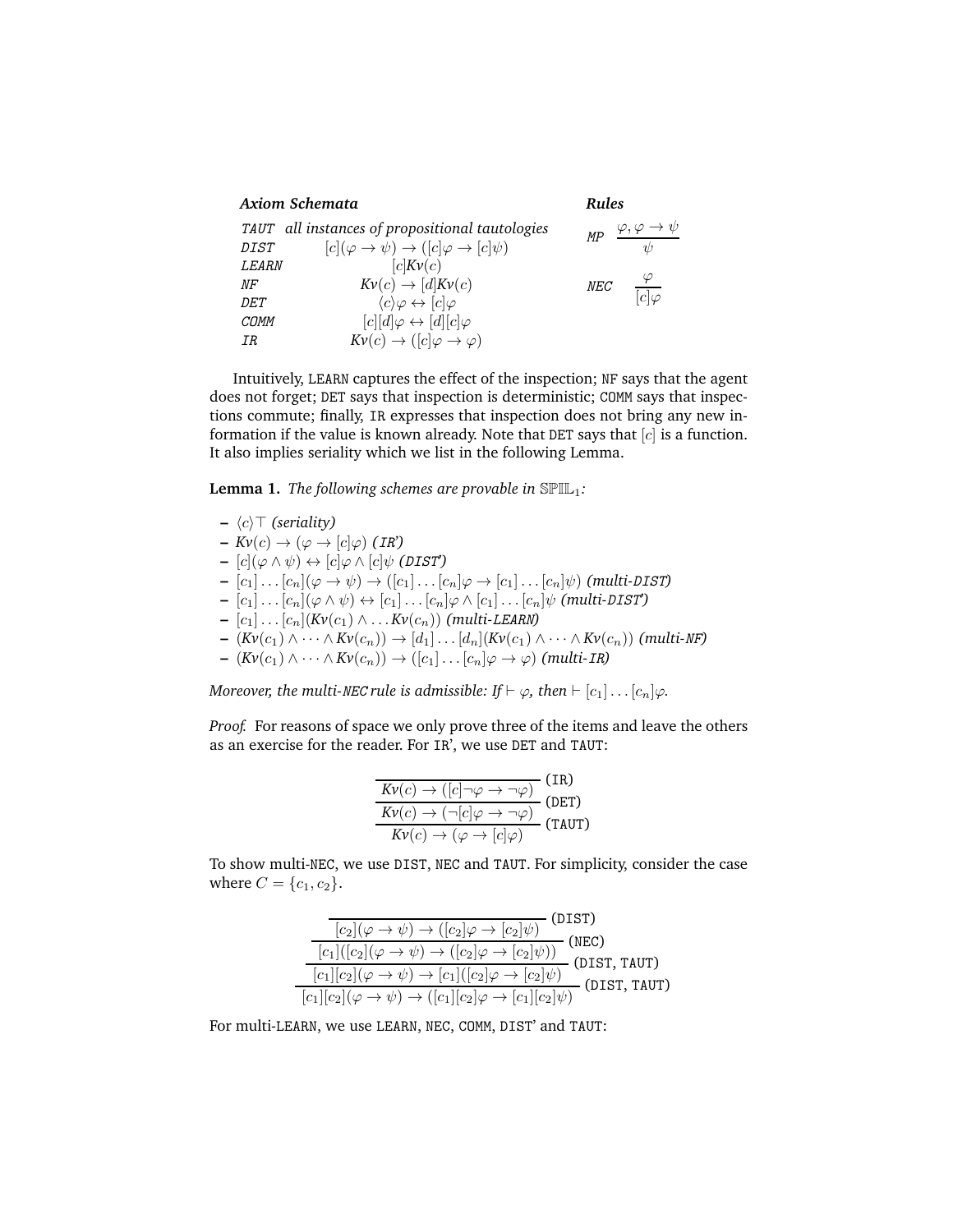

<span id="page-5-0"></span>**Definition 4.** *We use the following abbreviations for any two finite sets of constants*  $C = \{c_1, \ldots, c_m\}$  *and*  $D = \{d_1, \ldots, d_n\}.$ 

 $\mathcal{L} = Kv(C) := Kv(c_1) \wedge \cdots \wedge Kv(c_m)$ 

$$
\mathbb{E}\left[C\right]\varphi := [c_1]\dots[c_m]\varphi
$$

 $V = [C_1 \vee C_1] \cdots [C_m] \vee (C_m) = Kv(C, D) := [C]Kv(D).$ 

Note that by multi-DIST' and COMM the exact enumeration of  $C$  and  $D$  in Definition [4](#page-5-0) do not matter modulo logical equivalence.

In particular, these abbreviations allow us to shorten the "multi" items from Lemma [1](#page-4-0) to  $Kv(C, C)$ ,  $Kv(C) \to Kv(D, C)$  and  $Kv(C) \to ([C] \varphi \to \varphi)$ . The abbreviation  $Kv(C, D)$  allows us to define dependencies and it will be crucial in our completeness proof. We have that:

$$
\mathcal{M}, s \vDash Kv(C, D) \Leftrightarrow \text{for all } t \in S : \text{if } s =_C t \text{ then } s =_D t
$$

**Definition 5.** *Let*  $\mathcal{L}_2$  *be the language given by*  $\varphi ::= \top | \neg \varphi | \varphi \land \varphi | Kv(C, C)$ *.* 

Note that this language is essentially a fragment of  $\mathcal{L}_1$  due to the above abbreviation, where (possibly multiple) [c] operators only occur in front of *Kv* operators (or conjunctions thereof). Moreover, the next Lemma might count as a small surprise.

<span id="page-5-1"></span>**Lemma 2.**  $\mathcal{L}_1$  *and*  $\mathcal{L}_2$  *are equally expressive.* 

*Proof.* As  $Kv(\cdot, \cdot)$  was just defined as an abbreviation, we already know that  $\mathcal{L}_1$  is at least as expressive as  $\mathcal{L}_2$ : we have  $\mathcal{L}_2 \subseteq \mathcal{L}_1$ . We can also translate in the other direction by pushing all sensing operators through negations and conjunctions. Formally, let  $t : \mathcal{L}_1 \to \mathcal{L}_2$  be defined by

 $Kv(d) \mapsto Kv(\varnothing, \{d\})$  $\neg \varphi \quad \mapsto \neg t(\varphi)$  $\varphi \wedge \psi \mapsto t(\varphi) \wedge t(\psi)$  $[c] \neg \varphi \qquad \qquad \mapsto \neg t([c] \varphi)$  $[c](\varphi \wedge \psi) \longrightarrow t([c]\varphi) \wedge t([c]\psi)$  $[c] \top \longrightarrow \top$  $[c_1] \dots [c_n] Kv(d) \mapsto Kv({c_1, \dots, c_n}, {d})$ 

Note that this translation preserves and reflects truth because determinacy and distribution are valid (determinacy allows us to push  $[c]$  through negations, distribution to push  $[c]$  through conjunctions). At this stage we have not yet established completeness, but determinacy is also an axiom. Hence we can note separately that  $\varphi \leftrightarrow t(\varphi)$  is provable and that t preserves and reflects provability and consistency.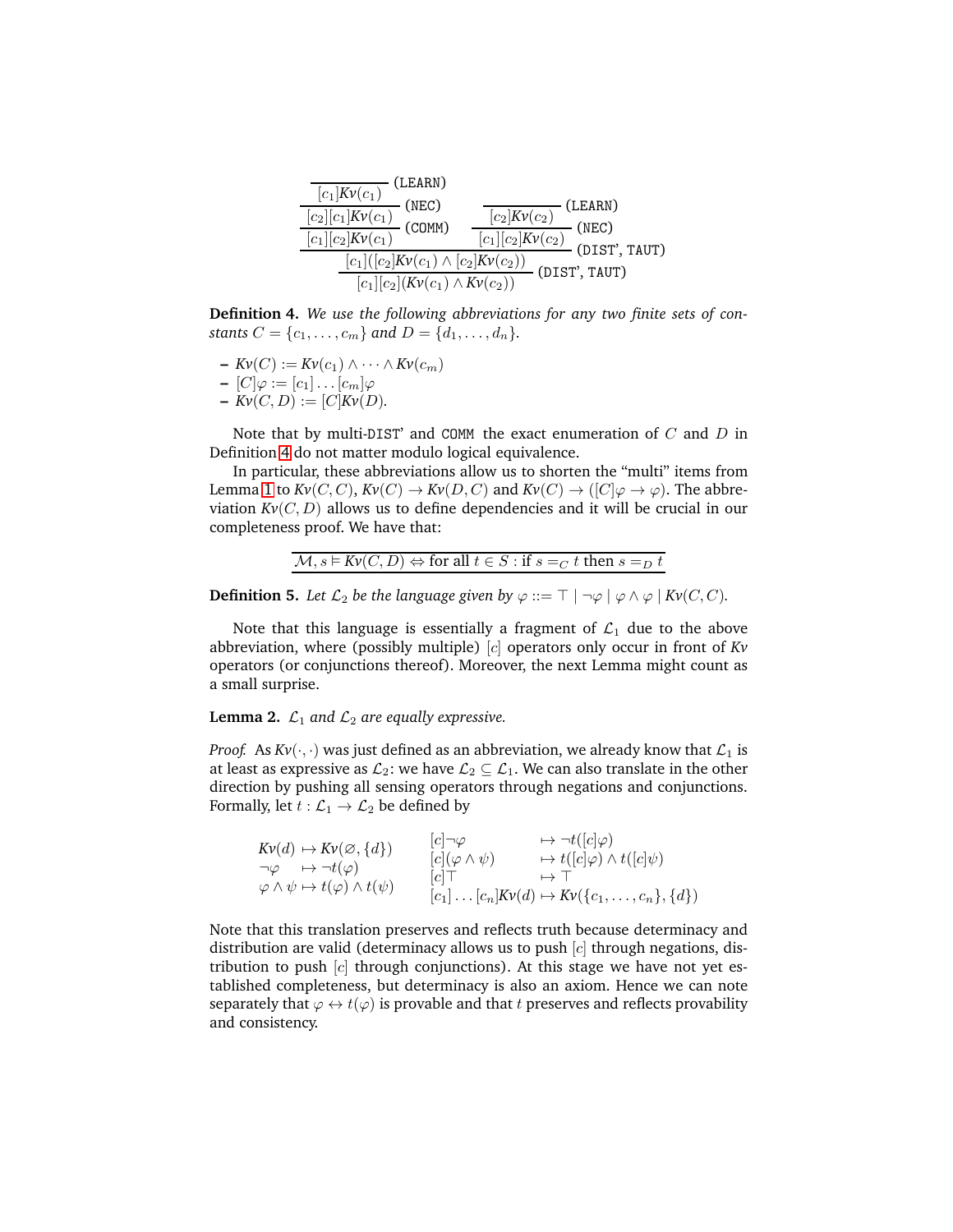*Example 2.* Note that the translation of  $[c] \varphi$  formulas also depends on the top connective within  $\varphi$ . For example we have

$$
t([c](\neg Kv(d) \land [e]Kv(f))) = t([c] \neg Kv(d)) \land t([c][e]Kv(f))
$$
  
= 
$$
\neg Kv({c}, {d}) \land Kv({c}, e, {f})
$$

<span id="page-6-0"></span>The language  $\mathcal{L}_2$  allows us to connect PIL to the maybe most famous axioms about database theory and dependence logic from [\[5\]](#page-13-4).

**Lemma 3.** Armstrong's axioms are semantically valid and derivable in SPIL<sub>1</sub>:

- **–** *Kv*(C, D) *for any* D ⊆ C *(projectivity)* **–** *Kv*(C, D) ∧ *Kv*(D, E) → *Kv*(C, E) *(transitivity)*
- **–** *Kv*(C, D) ∧ *Kv*(C, E) → *Kv*(C, D ∪ E) *(additivity)*

*Proof.* The semantic validity is easy to check, hence we focus on the derivations.

For projectivity, take any two finite sets  $D \subseteq C$ . If  $D = C$ , then we only need a derivation like the following which basically generalizes learning to finite sets.



If  $D \subseteq C$ , then continue by applying NEC for all elements of  $C \setminus D$  to get  $Kv(C, D)$ .

Transitivity follows from IR and NF as follows. For simplicity, first we only consider the case where  $C$ ,  $D$  and  $E$  are singletons.

| (NF)<br>$Kv(e) \rightarrow [c]Kv(e)$                                                                                                         | $Kv(d) \rightarrow ([d]Kv(e) \rightarrow Kv(e))$                                   | (IR)   |
|----------------------------------------------------------------------------------------------------------------------------------------------|------------------------------------------------------------------------------------|--------|
| (NEC)                                                                                                                                        |                                                                                    | (NEC)  |
| $[d](Kv(e) \rightarrow \sqrt{c]Kv(e)})$<br>(DIST)<br>$[d]{\mathrm{\cal K}\mathrm{\nu}}(e)\rightarrow [d][c]{\mathrm{\cal K}\mathrm{\nu}}(e)$ | $\frac{[c](Kv(d) \to ([d]Kv(e) \to Kv(e)))}{[c]Kv(d) \to [c]([d]Kv(e) \to Kv(e))}$ | (DIST) |
| (COMM)<br>$\overline{[d]}Kv(e) \rightarrow \overline{[c]}[d]Kv(e)$                                                                           | $\overline{[c]Kv(d)\rightarrow ([c][d]Kv(e)\rightarrow [c]}Kv(e))$                 | (DIST) |
|                                                                                                                                              | $[c]Kv(d) \rightarrow ( [d]Kv(e) \rightarrow [c]Kv(e))$                            | (TAUT) |

Now consider any three finite sets of constants  $C = \{c_1, \ldots, c_l\}$ . Using the abbreviations from Definition [4](#page-5-0) and the "multi" rules given in Lemma [1](#page-4-0) it is easy to generalize the proof. In fact, the proof is exactly the same with capital letters. Similarly, additivity follows immediately from multi-DIST'.

<span id="page-6-1"></span>We can now use Armstrong's axioms to prove completeness of our logic. The crucial idea is a new definition of a canonical dependency graph.

**Theorem 1 (Strong Completeness).** For all sets of formulas  $\Delta \subseteq \mathcal{L}_1$  and all *formulas*  $\varphi \in \mathcal{L}_1$ *, if*  $\Delta \models \varphi$ *, then also*  $\Delta \vdash \varphi$ *.*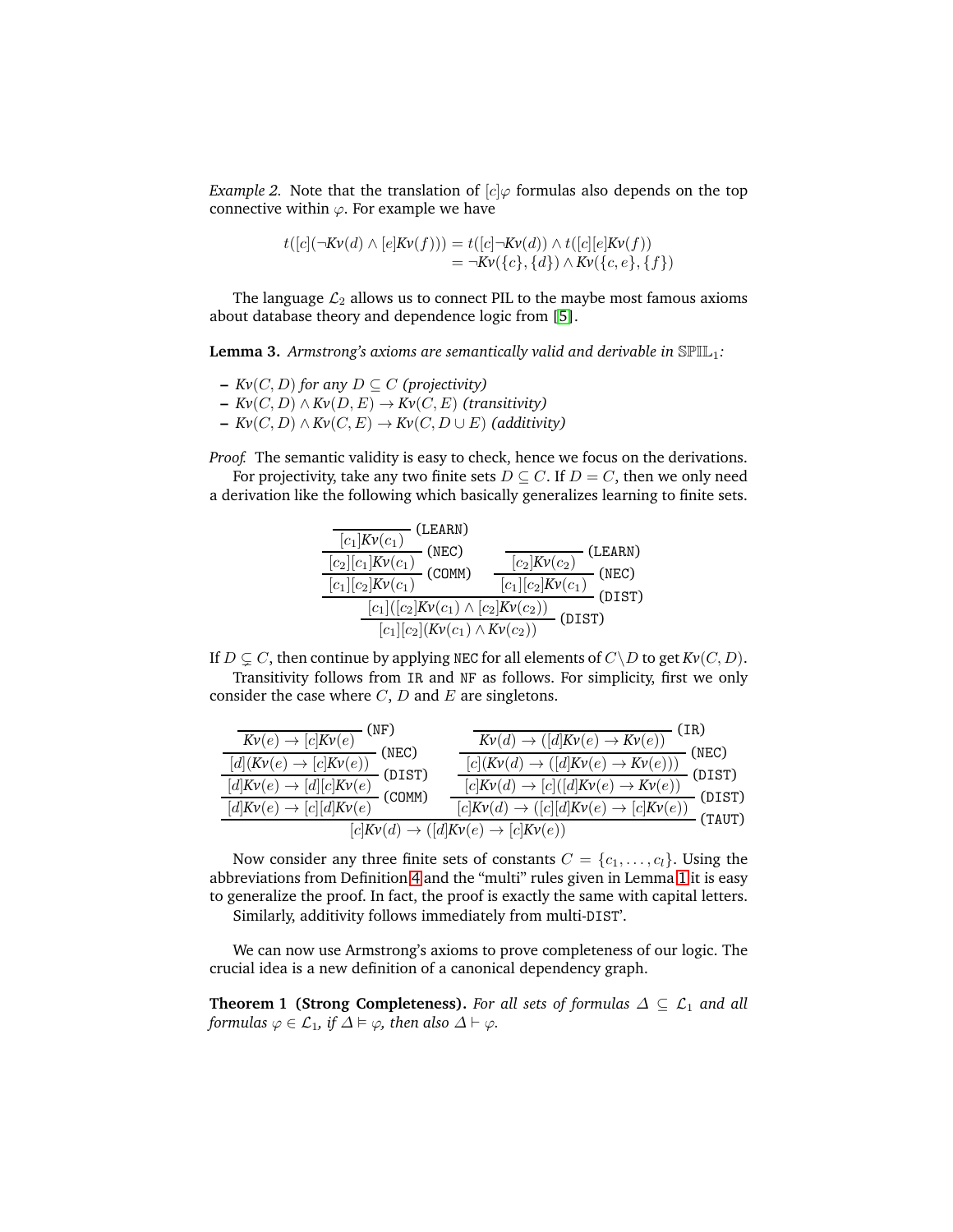*Proof.* By contraposition using a canonical model. Suppose  $\Delta \nvdash \varphi$ . Then  $\Delta \cup$  $\{\neg \varphi\}$  is consistent and there is a maximally consistent set  $\Gamma \subseteq \mathcal{L}_1$  such that  $\Gamma \supseteq \Delta \cup \{\neg \varphi\}.$  We will now build a model  $\mathcal{M}_{\Gamma}$  such that for the world  $\mathbb C$  in that model we have  $\mathcal{M}_{\Gamma}$ ,  $\mathbb{C} \models \Gamma$  which implies  $\Delta \not\models \varphi$ .

<span id="page-7-0"></span>**Definition 6 (Canonical Graph and Model).** *Let the graph*  $G_{\Gamma} := (\mathcal{P}(\mathbb{C}), \rightarrow)$ *be given by*  $A \rightarrow B$  *iff Kv*( $A, B$ )  $\in \Gamma$ . By Lemma [3](#page-6-0) this graph has properties *corresponding to the Armstrong axioms: projectivity, transitivity and additivity. We call a set of variables*  $s \subseteq \mathbb{C}$  closed *under*  $G_{\Gamma}$  *iff whenever*  $A \subseteq s$  *and*  $A \to B$  *in*  $G_{\Gamma}$ , then also  $B \subseteq s$ . Then let the canonical model be  $\mathcal{M}_{\Gamma} := (S, \mathcal{D}, V)$  where

$$
S := \{ s \subseteq \mathbb{C} \mid s \text{ is closed under } G_{\Gamma} \}, \mathcal{D} := \{0, 1\} \text{ and } V(s, c) = \begin{cases} 0 \text{ if } c \in s \\ 1 \text{ otherwise} \end{cases}
$$

Note that our domain is just  $\{0, 1\}$ . This is possible because we do not have to find a model where the dependencies hold globally. Instead,  $Kv(C, d)$  only says that given the  $C$ -values at the actual world, also the  $d$  values are the same at the other worlds. The dependency does not need to hold between two nonactual worlds. This distinguishes our models from relationships as discussed in [\[5\]](#page-13-4) where no actual world or state is used, see Example [4](#page-8-0) below.

Given the definition of a canonical model we can now show:

#### **Lemma 4 (Truth Lemma).**  $M_r$ ,  $\mathbb{C} \models \varphi$  *iff*  $\varphi \in \Gamma$ .

Before going into the proof, let us emphasize two peculiarities of our truth lemma: First, the states in our canonical model are not maximally consistent sets of formulas but sets of constants. Second, we only claim the truth Lemma at one specific state, namely  $\mathbb C$  where all constants have value 0. As our language does not include nested epistemic modalities, we actually never evaluate formulas at other states of our canonical model.

*Proof (Truth Lemma).* Note that it suffices to show this for all  $\varphi$  in  $\mathcal{L}_2$ : Given some  $\varphi \in \mathcal{L}_1$ , by Lemma [2](#page-5-1) we have that  $\mathcal{M}_{\Gamma}, \mathbb{C} \models \varphi \iff \mathcal{M}_{\Gamma}, \mathbb{C} \models t(\varphi)$ because the translation preserves and reflects truth. Moreover, we have  $\varphi \in$  $\Gamma \iff t(\varphi) \in \Gamma$ , because  $\varphi \leftrightarrow t(\varphi)$  is provable in SPIL<sub>1</sub>. Hence it suffices to show that  $\mathcal{M}_{\Gamma}$ ,  $\mathbb{C} \models t(\varphi)$  iff  $t(\varphi) \in \Gamma$ , i.e. to show the Truth Lemma for  $\mathcal{L}_2$ . Again, negation and conjunction are standard, the crucial case are dependencies.

Suppose  $Kv(C, D) \in \Gamma$ . By definition  $C \to D$  in  $G_{\Gamma}$ . To show  $\mathcal{M}_{\Gamma}, \mathbb{C} \models$  $Kv(C, D)$ , take any t such that  $\mathbb{C} =_C t$  in  $\mathcal{M}_\Gamma$ . Then by definition of V we have  $C \subseteq t$ . As t is closed under  $G_{\Gamma}$ , this implies  $D \subseteq t$ . Now by definition of V we have  $\mathbb{C} =_{D} t$ .

For the converse, suppose  $Kv(C, D) \notin \Gamma$ . Then by definition  $C \nrightarrow D$  in  $G_{\Gamma}$ . Now, let  $t := \{c' \in \mathbb{C} \mid C \to \{c'\} \text{ in } G_\Gamma\}$ . This gives us  $C \subseteq t$ . But we also have  $D \nsubseteq t$  because otherwise additivity would imply  $C \to D$  in  $G_r$ . Moreover, because  $G_{\Gamma}$  is transitive it is enough to "go one step" in  $G_{\Gamma}$  to get a set that is closed under  $G_\Gamma$ . This means that t is closed under  $G_\Gamma$  and therefore a state in our model, i.e. we have  $t \in S$ . Now by definition of V and projectivity, we have  $\mathbb{C} =_C t$  but  $\mathbb{C} \neq_D t$ . Thus t is a witness for  $\mathcal{M}_\Gamma, \mathbb{C} \not\vDash Kv(C, D)$ .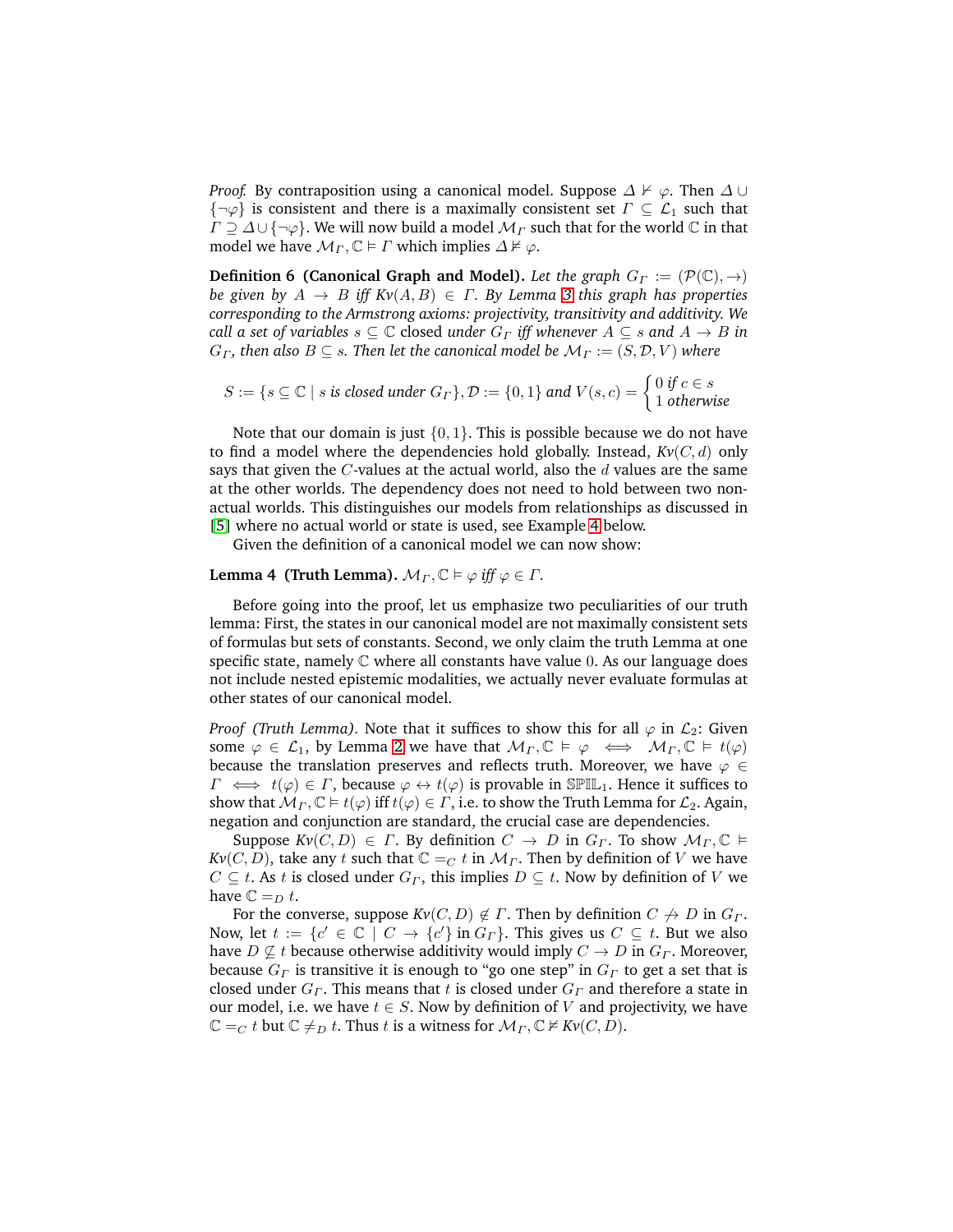This also finishes the completeness proof. Note that we used all three properties corresponding to the Armstrong axioms.

<span id="page-8-3"></span>*Example 3.* To illustrate the idea of the canonical dependency graph, let us study a concrete example of what the graph and model look like. Consider the maximally consistent set  $\Gamma = \{\neg Kv(c), \neg Kv(d), Kv(e), Kv(c, d), \dots\}$ . The interesting part of the canonical graph  $G<sub>Γ</sub>$  then looks as follows, where the nodes are subsets of  $\{c, d, e\}$ . For clarity we only draw  $\rightarrow \cap \mathcal{L}$ , i.e. we omit edges given by inclusions. For example all nodes will also have an edge going to the  $\varnothing$  node.

$$
\begin{array}{ccc}\n\{e\} & \{d,e\} & \{e,c\} \longrightarrow \{c,d,e\} \\
\uparrow & \uparrow & \uparrow & \uparrow \\
\varnothing & \{d\} & \longrightarrow \{c\} & \longrightarrow \{c,d\}\n\end{array}
$$

To get a model out of this graph, note that there are exactly three subsets of  $\mathbb C$ closed under following the edges. Namely, let  $S = \{s : \{e\}, t : \{d, e\}, u : \{c, d, e\}\}\$ and use the binary valuation which says that a constant has value 0 iff it is an element of the state. It is then easy to check that  $\mathcal{M}, u \models \Gamma$ .

|  |         | stu |
|--|---------|-----|
|  | c 1 1 0 |     |
|  | d 1 0 0 |     |
|  | e 0 0 0 |     |

<span id="page-8-1"></span>It is also straightforward to define an appropriate notion of bisimulation.

**Definition 7.** *Two pointed models*  $((S, \mathcal{D}, V), s)$  *and*  $((S', \mathcal{D}', V'), s')$ *, are bisimi*lar *iff (i)* For all finite  $C \subseteq \mathbb{C}$  and all  $d \in \mathbb{C}$ : If there is a  $t \in S$  such that  $s =_C t$ and  $s \neq_d t$ , then there is a  $t' \in S'$  such that  $s' =_C t'$  and  $s' \neq_d t'$ ; and (ii) Vice *versa.*

Note that we do not need the bisimulation to also link non-actual worlds. This is because all formulas are evaluated at the same world. In fact it would be too strong for the following characterization.

#### <span id="page-8-2"></span>**Theorem 2.** *Two pointed models satisfy the same formulas iff they are bisimilar.*

*Proof.* By Lemma [2](#page-5-1) we only have to consider formulas of  $\mathcal{L}_2$ . Moreover, it suffices to consider formulas  $Kv(C, d)$  with a singleton in the second set because *Kv* $(C, D)$  *is equivalent to*  $\bigwedge_{d \in D}K$ *v* $(C, d)$ *. Then it is straightforward to show that* if  $\mathcal M$ , s and  $\mathcal M'$ , s' are bisimilar then  $\mathcal M, s \vDash \neg Kv(C,d) \iff \mathcal M', s' \vDash \neg Kv(C,d)$ by definition of our bisimulation. The other way around is also obvious since the two conditions for bisimulation are based on the semantics of  $\neg Kv(C, d)$ .

<span id="page-8-0"></span>Note that a bisimulation characterization for a language without the dynamic operator can be obtained by restricting Definition [7](#page-8-1) to  $C = \emptyset$ . We leave it as an exercise for the reader to use this and Theorem [2](#page-8-2) to show that  $[c]$  is not reducible, which distinguishes it from the public announcement  $[\varphi]$  in PAL.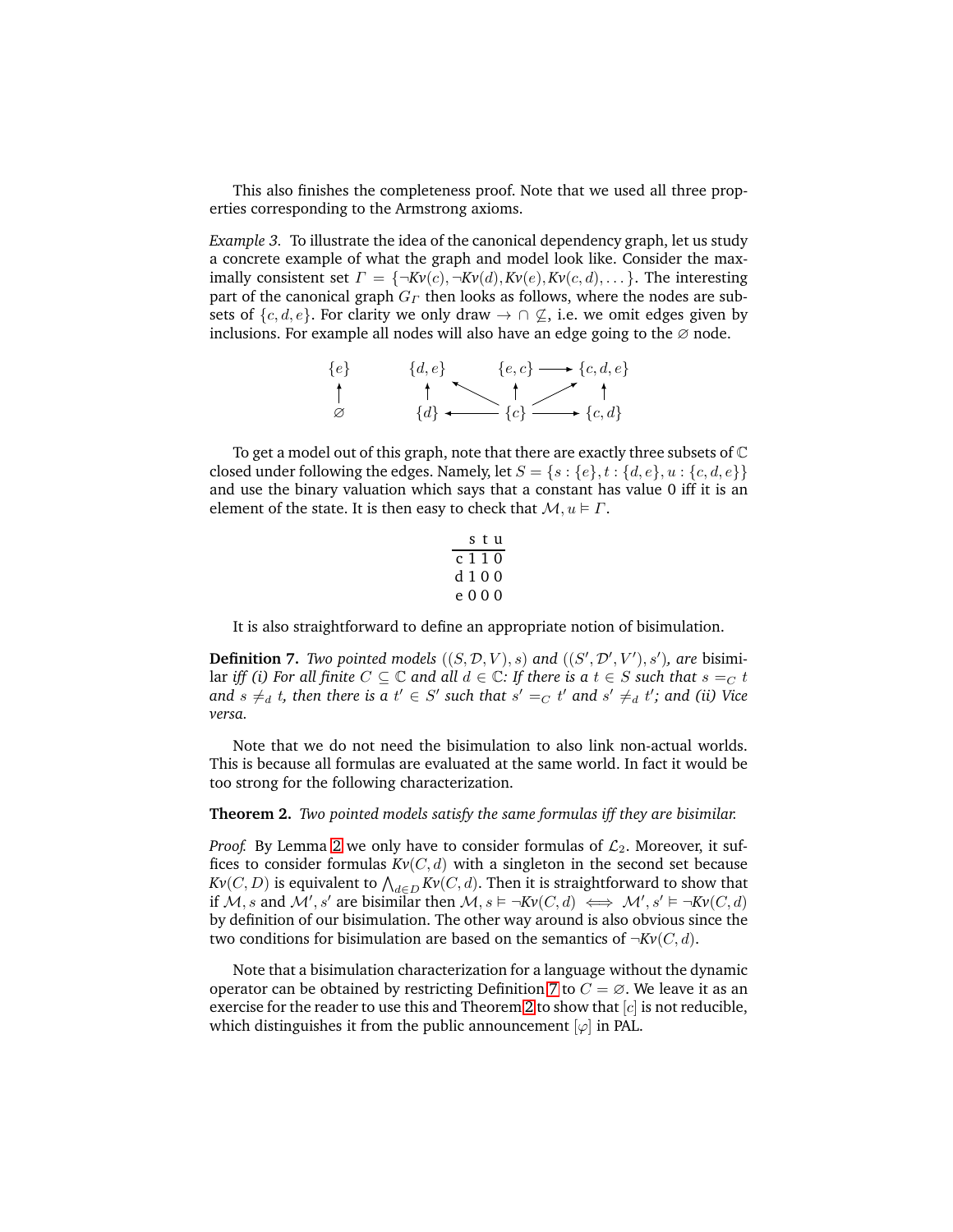*Example 4 (Pointed Models Make a Difference).* It seems that the following theorem of our logic does not translate to Armstrong's system from [\[5\]](#page-13-4).

 $[c]$ (*Kv*(*d*)  $\vee$  *Kv*(*e*))  $\leftrightarrow$  ([*c*]*Kv*(*d*)  $\vee$  [*c*]*Kv*(*e*))

First, to see that this is provable, note that it follows from determinacy and seriality. Second, it is valid because we consider pointed models which convey more information than a simple list of possible values. Consider the following table which represents 4 possible worlds.

|     | $c \, d \, e$ |  |
|-----|---------------|--|
| 113 |               |  |
| 112 |               |  |
|     | 221           |  |
|     | 231           |  |

Here we would say that "After learning  $c$  we know  $d$  or we know  $e$ .", i.e. the antecedent of above formula holds. However, the consequent only holds if we evaluate formulas while pointing at a specific world/row: It is globally true that given c we will learn d or that given c we will learn  $e$ . But none of the two disjuncts holds globally which would be needed for a dependency in Armstrong's sense. Note that this is more a matter of expressiveness than of logical strength. In Armstrong's system there is just no way to express  $[c](Kv(d) \vee Kv(e))$ .

### **4 Multi-Agent PIL**

We now generalize the Public Inspection Logic to multiple agents. In the language we use  $Kv_i$  to say that agent i knows the value of c and in the models an accessibility relation for each agent is added to describe their knowledge. To obtain a complete proof system we can leave most axioms as above but have to restrict the irrelevance axiom. Again the completeness +proof uses a canonical model construction and a truth lemma for a +restricted but equally expressive syntax. The only change is that we now define a dependency graph for each agent in order to define accessibility relations instead of restricted sets of worlds.

**Definition 8 (Multi-Agent PIL).** *We fix a non-empty set of agents* I*. The language* L I <sup>1</sup> *of multi-agent Public Inspection Logic is given by*

$$
\varphi ::= \top \mid \neg \varphi \mid \varphi \land \varphi \mid K v_i c \mid [c] \varphi
$$

*where*  $i \in I$ *. We interpret it on models*  $\langle S, \mathcal{D}, V, R \rangle$  *where* S,  $\mathcal{D}$  *and* V *are as before and* R *assigns to each agent* i *an equivalence relation* ∼<sup>i</sup> *over* S*. The semantics are standard for the booleans and as follows:*

| $\mathcal{M}, s \models Kv_i c \iff \forall t \in S : s \sim_i t \Rightarrow s =_c t$ |
|---------------------------------------------------------------------------------------|
| $\mathcal{M}, s \models [c] \varphi \iff \mathcal{M} _{c}^{s}, s \models \varphi$     |

where  $\mathcal{M}|_{c}^{s}$  is  $\langle S', \mathcal{D}, V|_{S' \times \mathbb{C}}, R|_{S' \times S'}\rangle$  with  $S' = \{t \in S \mid s =_{c} t\}.$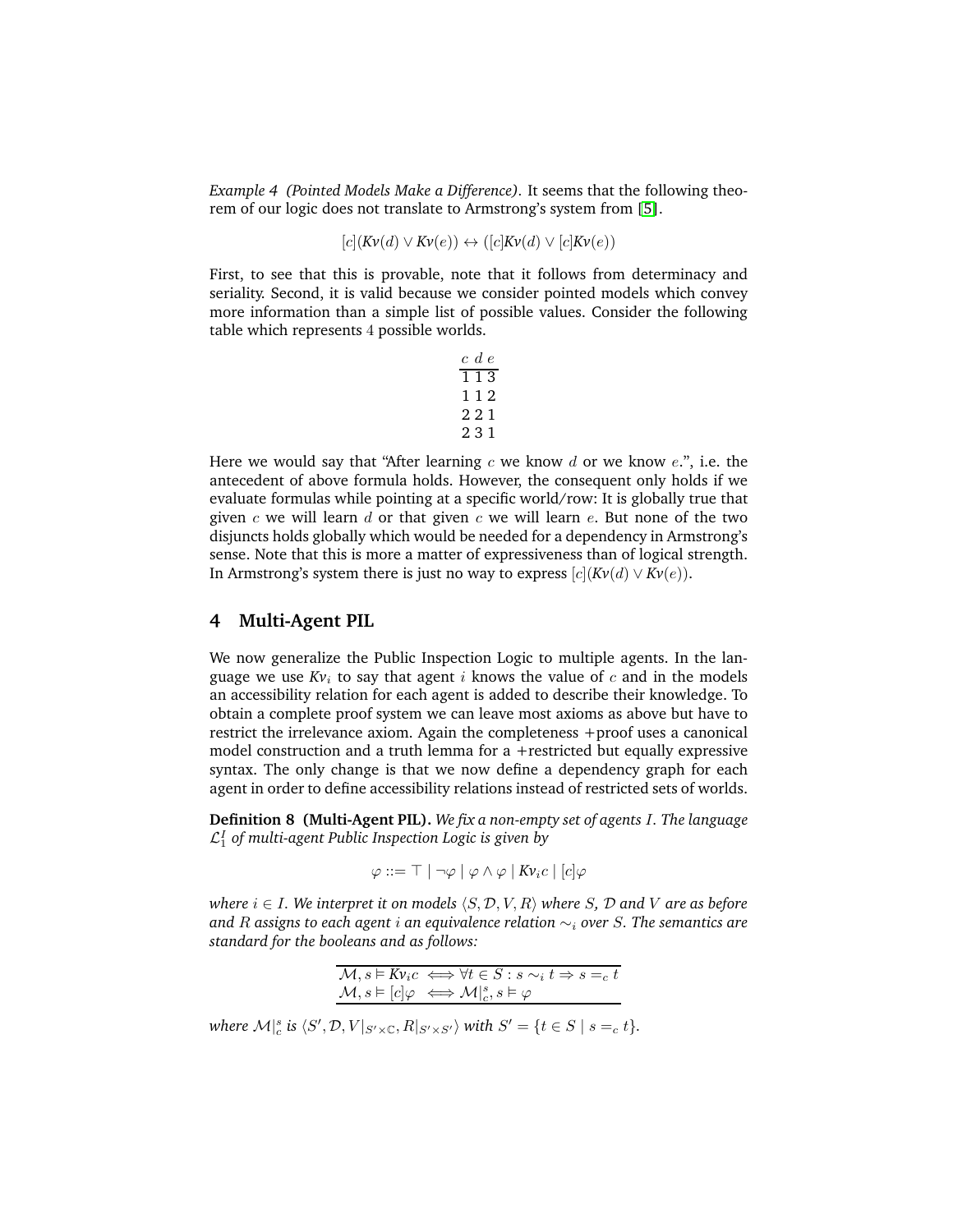*Analogous to Definition [4](#page-5-0) we define the following abbreviation to express dependencies known by agent* i *and note its semantics:*

$$
Kv_i(C, D) := [c_1] \dots [c_n](Kv_i(d_1) \wedge \dots \wedge Kv_i(d_m))
$$
  

$$
M, s \vDash Kv_i(C, D) \Leftrightarrow \text{for all } t \in S : \text{if } s \sim_i t \text{ and } s =_C t \text{ then } s =_D t
$$

The proof system  $\mathbb{SPL}$  for PIL in the language  $\mathcal{L}^I_1$  is obtained by replacing each *Kv in the axioms of* SPIL<sup>1</sup> *by Kv*<sup>i</sup> *, and replacing* IR *by the following restricted version:*

RIR  $Kv_i c \rightarrow (|c|\varphi \rightarrow \varphi)$  where  $\varphi$  does not mention any agent besides i

Before summarizing the completeness proof for the multi-agent setting, let us highlight some details of this definition.

As be fore the actual state  $s$  plays an important role in the semantics of  $[c]$ . However, we could also use an alternative but equivalent definition: Instead of deleting states, only delete the  $\sim_i$  links between states that disagree on the value of c. Then the update no longer depends on the actual state.

For traditional reasons we define  $\sim_i$  to be an equivalence relation. This is not strictly necessary, because our language can not tell whether the relation is reflexive, transitive or symmetric. Removing this constraint and extending the class of models would thus not make any difference in terms of validities.

For the proof system, note that the original irrelevance axiom IR is *not* valid in the multi-agent setting because  $\varphi$  might talk about other agents for which the inspection of  $c$  does matter.

**Theorem 3 (Strong Completeness for** SPIL). *For all sets of formulas*  $\Delta \subseteq \mathcal{L}_1^I$ and all formulas  $\varphi \in \mathcal{L}^I_1$ , if  $\varDelta \vDash \varphi$ , then also  $\varDelta \vdash \varphi.$ 

*Proof.* By the same methods as for Theorem [1.](#page-6-1) Given a maximally consistent set  $\varGamma\subseteq {\cal L}^I_1$  we want to build a model  ${\cal M}_\varGamma$  such that for the world  ${\Bbb C}$  in that model we have  $\mathcal{M}_{\Gamma}$ ,  $\mathbb{C} \models \Gamma$ .

First, for each agent  $i \in I$ , let  $G^i_{\Gamma}$  be the graph given by  $A \rightarrow_i B$  :  $\iff$  $\Gamma \vdash Kv_i(A, B)$ . Given that the proof system SPIL was obtained by indexing the axioms of  $\mathbb{SPL}_1$ , it is easy to check that indexed versions of the Armstrong axioms are provable and therefore all the graphs  $G^i_{\Gamma}$  for  $i \in I$  will have the corresponding properties. In particular RIR suffices for this.

Second, define the canonical model  $\mathcal{M}_{\Gamma} := (S, \mathcal{D}, V, R)$  where  $S := \mathcal{P}(\mathbb{C}),$  $\mathcal{D} := \{0, 1\}, V(s, c) := 0$  if  $c \in s$  and  $V(s, c) := 1$  otherwise, and  $s \sim_i t$  iff s and t are both closed or both not closed under  $G^i_\Gamma$ .

### **Lemma 5 (Multi-Agent Truth Lemma).**  $M_{\Gamma}$ ,  $\mathbb{C} \models \varphi$  *iff*  $\varphi \in \Gamma$ .

*Proof.* Again it suffices to show the Truth Lemma for a restricted language and we only consider the state  $\mathbb C$ . We proceed by induction on  $\varphi$ . The crucial case is when  $\varphi$  is of form  $Kv_i(C, D)$ .

Suppose  $Kv_i(C, D) \in \Gamma$ . Then by definition  $C \to D$  in  $G^i_{\Gamma}$ . To show  $\mathcal{M}_{\Gamma}, \mathbb{C} \vDash$ *Kv*<sub>i</sub>(*C*, *D*), take any t such that  $\mathbb{C} \sim_i t$  and  $\mathbb{C} =_C t$  in  $\mathcal{M}_\Gamma$ . Then by definition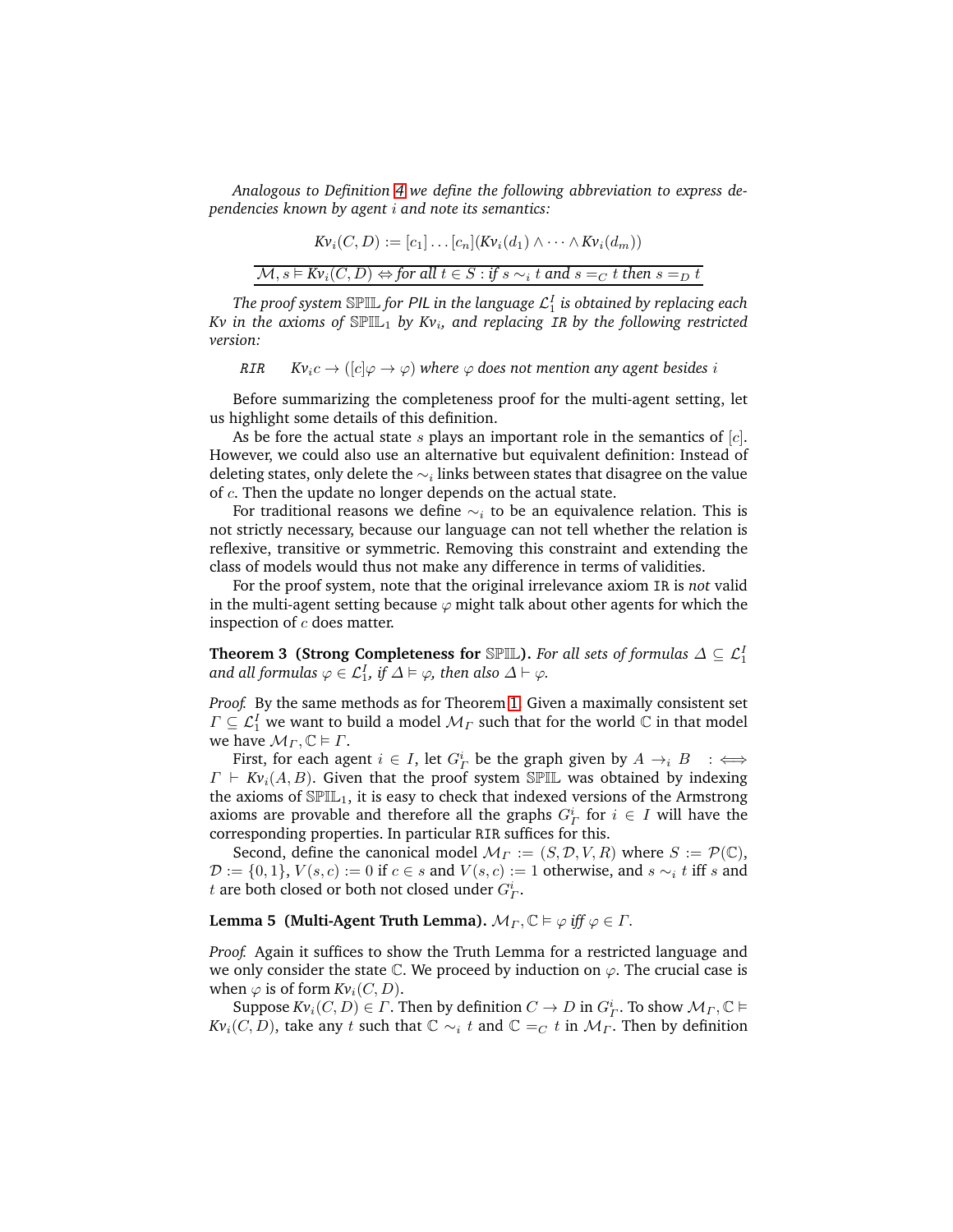of  $V$  we have  $C \subseteq t$ . Moreover,  $\mathbb C$  is closed under  $G^i_\varGamma$ . Hence by definition of  $\sim_i$ also  $t$  must be closed under  $G^i_\varGamma$  which implies  $D\subseteq t.$  Now by definition of  $V$  we have  $\mathbb{C} =_{D} t$ .

For the converse, suppose  $Kv_i(C, D) \notin \Gamma$ . Then by definition  $C \nrightarrow D$  in  $G^i_{\Gamma}$ . Now, let  $t := \{c' \in \mathbb{C} \mid C \to \{c'\} \text{ in } G^i_{\Gamma}\}$ . This gives us  $C \subseteq t$ . But we also have  $D \nsubseteq t$  because otherwise additivity would imply  $C \to D$  in  $G^i_P$ . Moreover, because  $G_{\varGamma}^i$  is transitive it is enough to "go one step" in  $G_{\varGamma}^i$  to get a set that is closed under  $G_F^i$ . This means that t is closed under  $G_F^i$  and therefore by definition of  $\sim$ <sub>i</sub> we have  $\mathbb{C}$   $\sim$ <sub>i</sub> t. Now by definition of V and projectivity, we have  $\mathbb{C} =_C t$  but  $\mathbb{C} \neq_D t$ . Thus t is a witness for  $\mathcal{M}_\Gamma, \mathbb{C} \not\vDash Kv_i(C, D)$ .

Again the Truth Lemma also finishes the completeness proof.



<span id="page-11-0"></span>**Fig. 1.** Two canonical dependency graphs and the resulting canonical model.

*Example 5.* Analogous to Example [3,](#page-8-3) the following illustrates the multi-agent version of our canonical construction. Consider the maximally consistent set  $\Gamma = \{\neg Kv_1(d), Kv_1(c, d), \neg Kv_1(d, c), \neg Kv_2(c), \neg Kv_2(c, d), Kv_1(d, c), \ldots\}$ . Note that agents 1 and 2 do not differ in which values they know right now but there is a difference in what they will learn from inspections of  $c$  and  $d$ . The two canonical dependency graphs generated from  $\Gamma$  are shown in Figure [1.](#page-11-0) Again for clarity we only draw the non-inclusion arrows. The subsets of  $\mathbb{C} = \{c, d\}$ closed under the graphs are thus  $\{\{c, d\}, \{d\}, \emptyset\}$  and  $\{\{c, d\}, \{c\}, \emptyset\}$  for agent 1 and 2 respectively, inducing the equivalence relations as shown in Figure [1.](#page-11-0)

It is also not hard to find the right notion of bisimulation for SPIL.

**Definition 9.** *Given two models*  $(S, \mathcal{D}, V, R)$  *and*  $(S', \mathcal{D}', V', R')$ *, a relation*  $Z \subseteq$  $S \times S'$  is a multi-agent bisimulation *iff for all*  $sZs'$  *we have (i) For all finite*  $C \subseteq \mathbb{C}$ , *all*  $d \in \mathbb{C}$  *and all agents i: If there is a*  $t \in S$  *such that*  $s \sim_i t$  *and*  $s =_C t$  *and s* ≠ *d* t, then there is a t' ∈ S' such that tZt' and s'  $\sim_i$  t' and s = c t and s' ≠ d t'; *and (ii) Vice versa.*

**Theorem 4.** *Two pointed models satisfy the same formulas of the multi-agent lan*guage  $\mathcal{L}^I_1$  iff there is a multi-agent bisimulation linking them.

As it is very similar to the one of Theorem [2,](#page-8-2) we omit the proof here.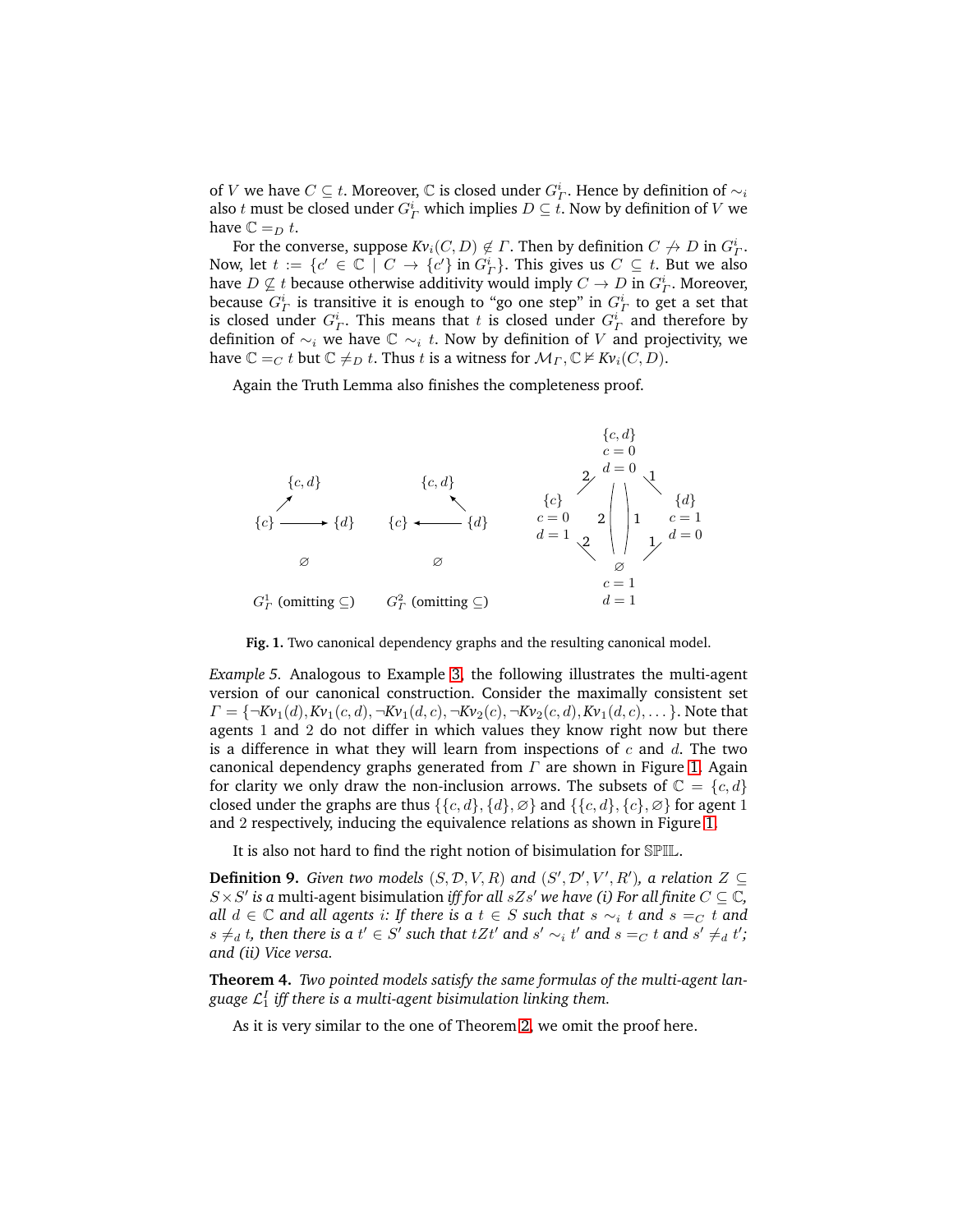### **5 Future Work**

Between our specific approach and the general language of [\[10\]](#page-13-9), a lot can still be explored. An advantage of having a weaker language with explicit operators, instead of encoding them in a more general language, is that we can clearly see the properties of those operators showing up as intuitive axioms.

The framework can be extended in different directions. We could for example add equalities  $c = d$  to the language, together with knowledge  $K(c = d)$  and announcement  $[c = d]$ . No changes to the models are needed, but axiomatizing these operators seems not straightforward. Alternatively, just like Plaza added *Kv* to PAL, we can also add *K* to PIL. Another next language to be studied is thus PIL  $+ K$  from Table [2](#page-2-0) above and given by

$$
\varphi ::= \top | \neg \varphi | \varphi \wedge \varphi | K v_i c | K_i \varphi | [c] \varphi.
$$

Note that in this language, we can also express *knowledge of* dependency in contrast to *de facto* dependency. For example,  $K_i[c]Kv_id$  expresses that agent  $i$ knows that d functionally depends on c, while  $[c]Kv_i d$  express that the value of d (given the information state of i) is determined by the *actual value* of c *de facto*. In particular the latter does not imply that *i* knows this. The agent can still consider other values of c possible that would not determine the value of d. To see the difference technically, we can spell out the truth condition for  $K_i[c]K{\nu}_i(d)$ under standard Kripke semantics for  $K_i$  on S5 models:

$$
\mathcal{M}, s \vDash K_i[c] K v_i(d) \Leftrightarrow \text{ for all } t_1 \sim_i s, t_2 \sim_i s : t_1 =_c t_2 \implies t_1 =_d t_2
$$

Now consider Example [4:](#page-8-0) [c]*Kv*(d) holds in the first row, but *K*[c]*Kv*(d) does not hold since the semantics of *K* require  $[c]Kv(d)$  to hold at *all* worlds considered possible by the agent. This also shows that  $[c]Kv(d)$  is not positively introspective (i.e. the formula  $[c]Kv(d) \rightarrow K_i[c]Kv(d)$  is not valid), and it is essentially not a subjective epistemic formula.

In this way,  $K[c]Kv(d)$  can also be viewed as the atomic formula  $=(c, d)$  in *dependence logic* (DL) from [\[11\]](#page-13-10). A *team model* of DL can be viewed as the set of epistemically accessible worlds, i.e., a single-agent model in our case. The connection with dependence logic also brings PIL closer to the first-order variant of *epistemic inquisitive logic* by [\[12\]](#page-13-11), where knowledge of entailment of interrogatives can also be viewed as the knowledge of dependency. For a detailed comparison with our approach, see [\[13,](#page-13-12) Sec. 6.7.4].

Another approach is to make the dependency more explicit and include func-tions in the syntax. In [\[14\]](#page-13-13) a functional dependency operator  $\mathcal{K}\!f_i$  is added to the epistemic language with  $Kv_i$  operators:  $\mathcal{K}f_i(c,d) := \exists fK_i(d = f(c))$  where f ranges over a pool of functions.

Finally, there is an independent but related line of work on (in)dependency of variables using predicates, see for example [\[15,](#page-13-14)[16,](#page-13-15)[17](#page-13-16)[,18\]](#page-13-17). In particular, [\[17\]](#page-13-16) also uses a notion of dependency as an epistemic implication "Knowing c implies knowing d.", similar to our formula *Kv*(c, d). In [\[18\]](#page-13-17) also a "dependency graph" is used to describe how different variables, in this case payoff functions in strategic